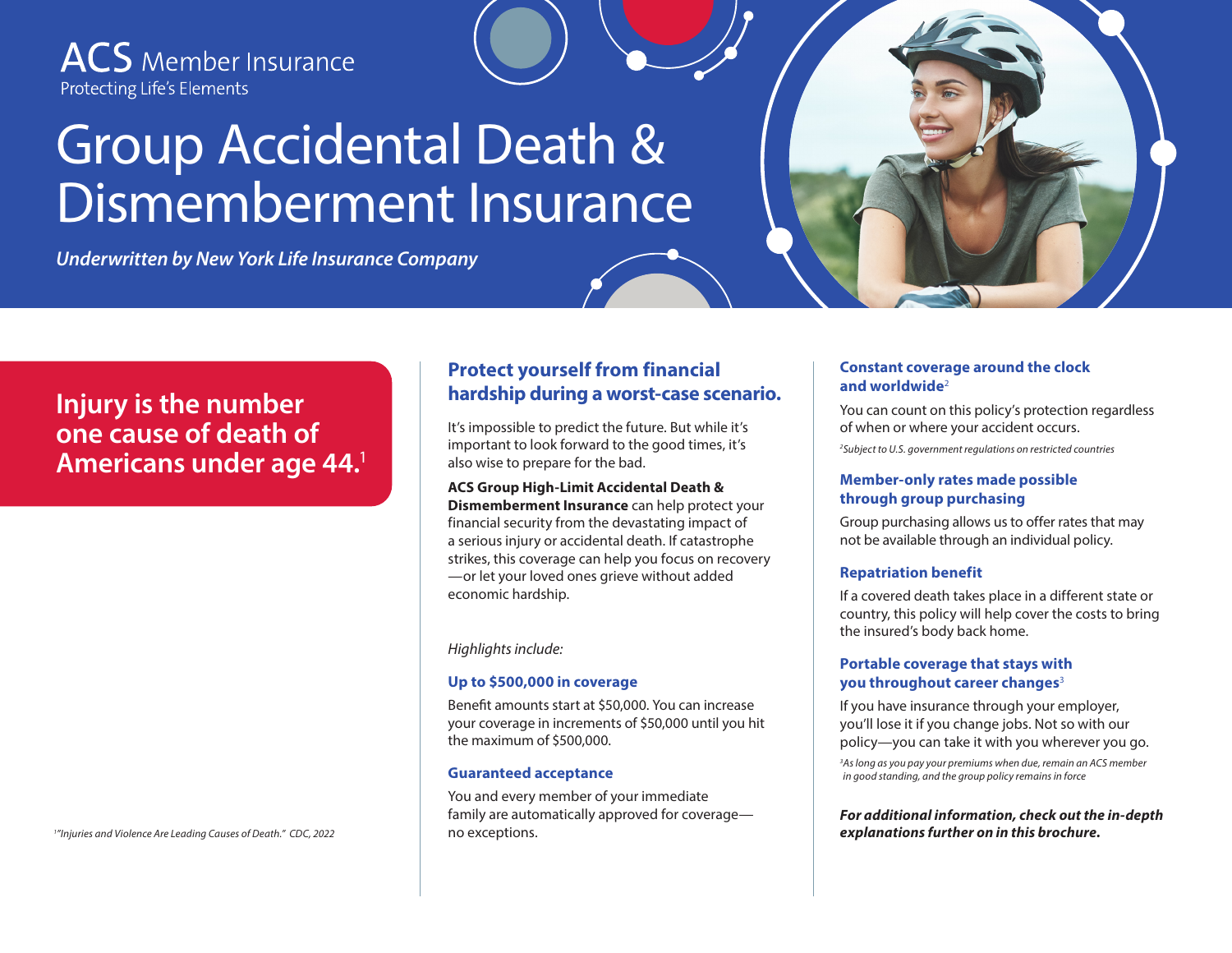## ACS Group Accidental Death & Dismemberment Insurance

### **Wondering about the practical applications of high-limit accidental death and dismemberment insurance?**

*Here are two scenarios for you to consider:*



Driving can be an essential part of transportation. Having this policy can help make sure you or your family gets crucial financial help if the insured is involved in a covered accident.

**You drive a car. You use power tools.**



Whether you're a DIY fixer around the house or enjoy building things as a hobby, power tools can carry a real risk of injury. This coverage can help you pay medical bills or take time off work for recovery if you're involved in a tool-related accident that leads to the loss of a digit, limb, or worse.

#### **Who qualifies for this coverage?**

Acceptance is guaranteed for eligible members and Society Affiliates residing in the United States\* (except territories), Puerto Rico, or Canada (except Quebec). Acceptance is also guaranteed for your lawful spouse/ domestic partner and unmarried dependent children between the ages of 1 and 26 (including legally adopted children and stepchildren) if you elect to include them in the coverage.

*\*Certain state eligibility restrictions apply*

#### **What value-added features are included in the policy?**

**Choice of Benefits—**Group AD&D coverage is not a substitute for life or health insurance. However, the policy is designed to be an important addition to a personal insurance portfolio, providing substantial coverage at member-only rates. Select your benefit level from—\$50,000 to \$500,000 (in \$50,000 increments). Then decide if you want coverage for yourself or for your entire family. If you also elect spousal/domestic partner coverage, their maximum benefit will be equal to 50% of your benefit. The maximum benefit payable for dependent children will equal 5% of your benefit.

You'll be protected 24 hours a day, at home, at work, or on the road—even while vacationing—in virtually every possible accident situation.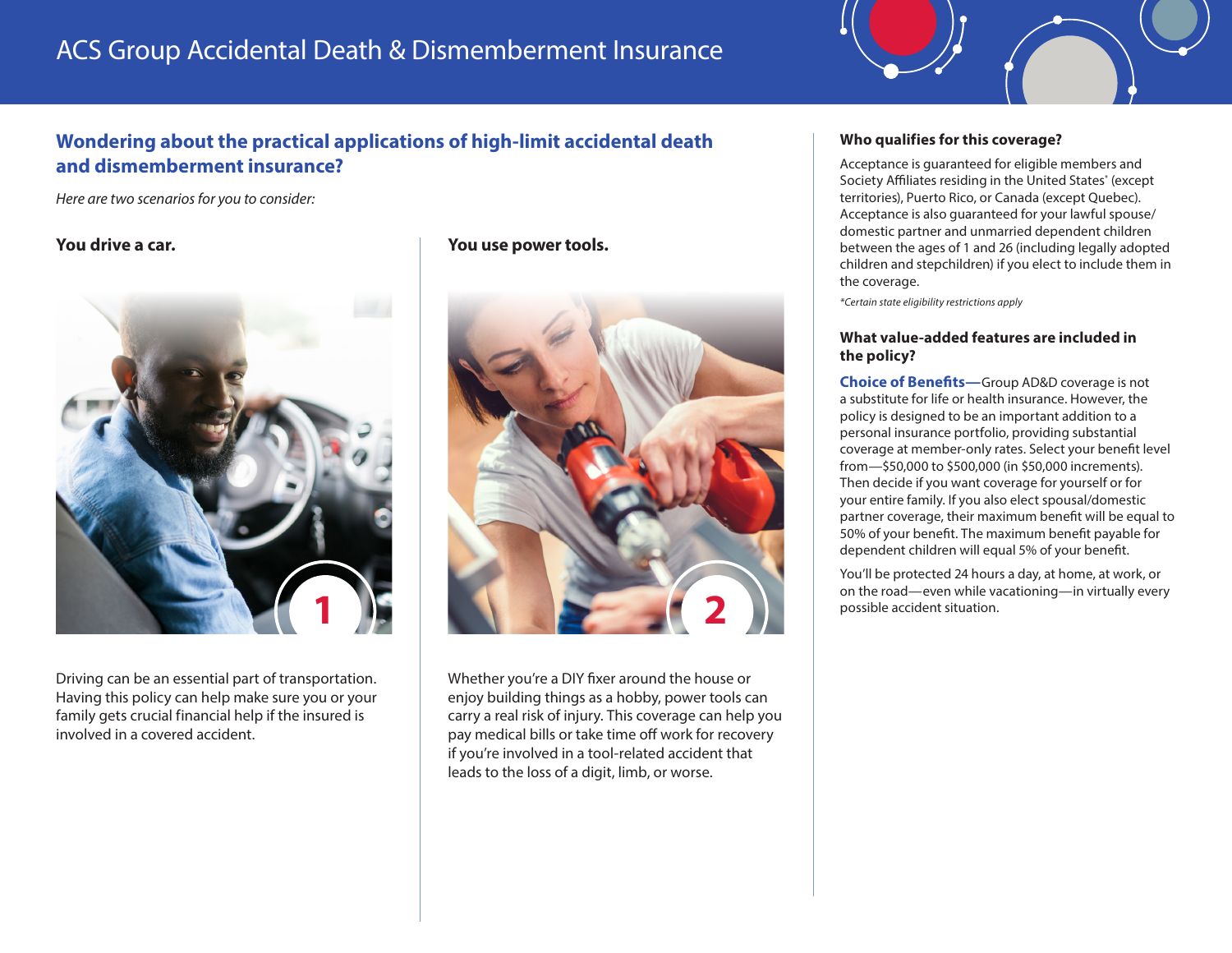## ACS Group Accidental Death & Dismemberment Insurance

#### **Benefit Schedule**

You will be paid a percentage of your total benefit amount based on the loss suffered, as detailed below:

#### **100% Benefit covered for:**

- Accidental loss of life
- Loss of two limbs
- Loss of sight in both eyes
- Loss of one limb and sight in one eye
- Loss of speech and hearing
- Loss of movement of both upper and lower limbs (quadriplegia)

#### **75% Benefit covered for:**

• Loss of movement of both lower limbs (paraplegia)

#### **50% Benefit covered for:**

- Loss of one limb
- Loss of sight in one eye
- Loss of movement of both upper and lower limbs on one side of body (hemiplegia)
- Loss of speech or hearing

In the event of multiple injuries to a single insured person, no more than the maximum benefit will be paid for all injuries.

#### **Defining Losses**

The following losses are covered when they result from and occur within 120 days after accidental bodily injuries are sustained by the insured:

- Loss of hand means actual severance through or above the wrist
- Loss of foot means actual severance through or above the ankle
- Loss of sight must be entire and irrecoverable

Benefits are not payable for any loss due to intentionally self inflicted injury or suicide while sane or insane; disease; infection (except for infections which occur through an accidental cut or wound); or war or acts of war other than as a victim.

#### **Repatriation Benefit**

If an insured person's death occurs outside the territorial limits of the state or country of his or her permanent residence, and is a covered loss, the policy will pay a repatriation benefit that is the lesser of: (a) the actual cost of cremation or preparing the body for burial and transportation of the body to the burial or cremation site; or (b) \$5,000. The repatriation benefit is limited to: (a) preparation of the body for burial or cremation; and (b) transportation of the body to the place of burial or cremation.

#### **30-Day Free Look**

If you are not completely satisfied with the terms of your Certificate of Insurance, you may return it, without claim, within 30 days. Your coverage will be invalidated and you will receive a full refund of any paid premium—no questions asked!

#### **Effective Date**

Your coverage will become effective on the day of approval of your application by New York Life Insurance Company, provided you pay your premium when due and are performing normal activities of a person of like age on that day. If you elect spousal/domestic partner or dependent coverage when you enroll, that coverage will become effective when yours does. If you wish to add spousal/domestic partner or dependent coverage after you enroll, that coverage will become effective on the date of approval of your application by New York Life Insurance Company, provided you pay the appropriate premium when due.

#### **Get More Information**

#### **For More Information, or to Apply for Coverage**

Complete and return the ACS Group Accidental Death & Dismemberment Insurance application form located on **acsmemberinsurance.org**. You may also call the ACS Program Administrator at **800.752.0179**. For complete details on this policy, including features, costs, eligibility, renewability, limitations, and exclusions, see the Certificate of Insurance.

#### **For residents of Puerto Rico, applications and premium payments should be sent to:**

#### **Global Insurance Agency**

P.O. Box 9023918 San Juan, Puerto Rico 00902-3918

*NOTE: In order to expedite claim payments we request that you provide the following information for everyone you are requesting coverage on, as well as, on any named beneficiary: full name, address, date of birth, social security number, and telephone number. Please call 800.752.0179 to complete this request. If you prefer, enclose a separate piece of paper with this information together with your application.*